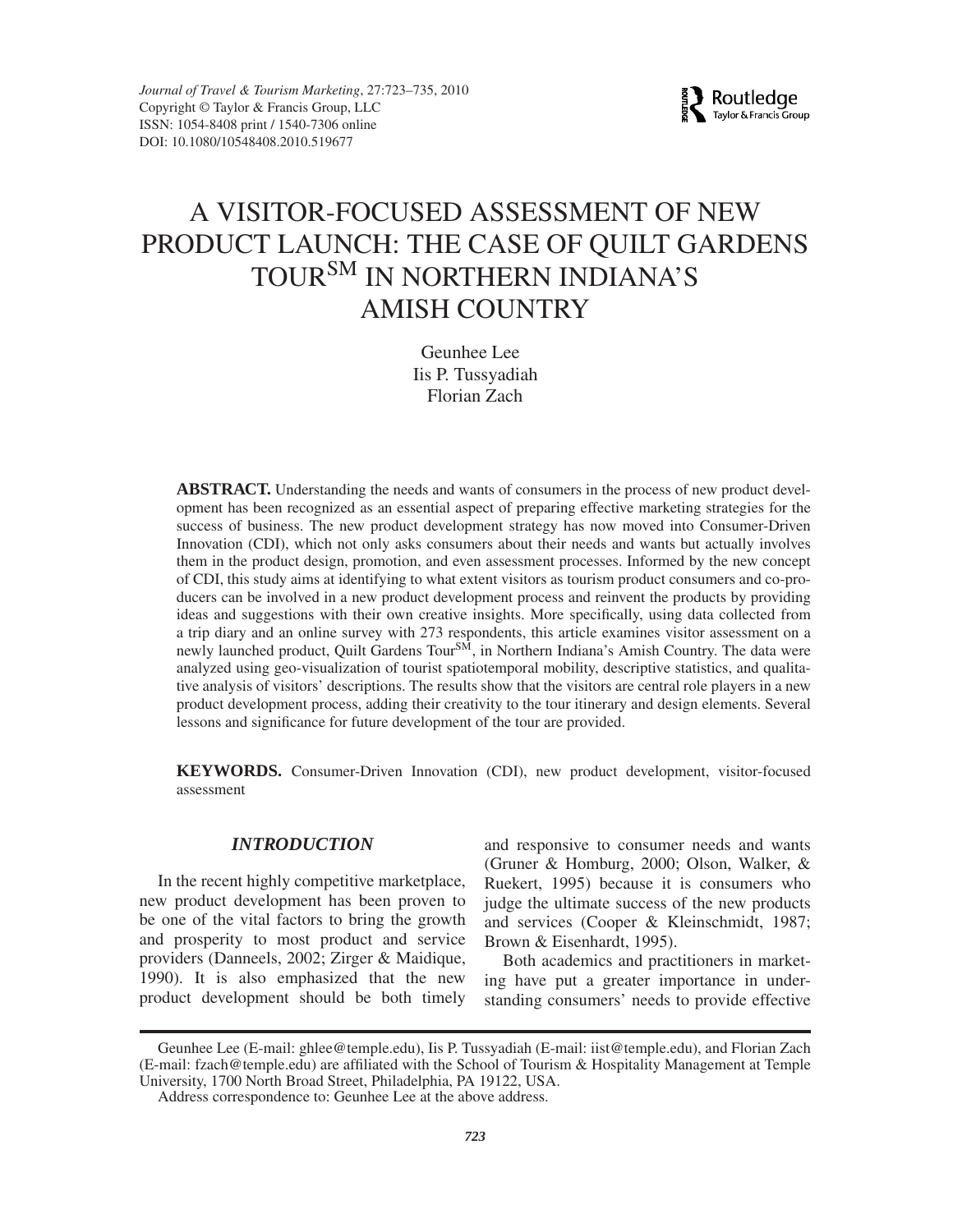and appropriate marketing strategies. Howard (1983) argued that successful firms are more likely to be consumer-oriented than unsuccessful firms, thus marketing should serve as the basis for strategy decisions. Furthermore, Gruner and Homburg (2000) pointed out that information on consumer needs and user experiences are viewed as resources companies depend upon to successfully develop new products. Consumers also have often been found to be the initial developers of what later became commercially important products and services (Schreier & Prügl, 2008). Thus, it is stressed that companies should gain deeper understanding of the "voices of the consumers" in order to make their new product development successful. Consequently, consumer research can be a useful tool to obtain consumers' voices and very helpful to raise the odds of success in the market (van Kleef, van Trijp, & Luning, 2005).

In fact, it has been believed that consumer research could be conducted during any of the four stages of the new product development process: (a) opportunity identification, (b) development, (c) testing, and (d) launch (Suh, 1990; Urban and Hauser, 1993). However, there are the often-heard arguments that asking consumers what they want and getting the "right" answer" from them in the early stage of the new product development is hard because their solutions are often vague and they do not know what they really want without any experience of something that does not really exist (Ulwick, 2002; von Hippel, 1986, 2005). Therefore, consumers' voices are now most widely and intensely adopted in the stages of development, testing, and launch (van Kleef et al., 2005).

In spite of increasing business literature on consumer research to gain their innovative insights in the new product development process, research about consumers' impact on tourism products and services is still scant. Thus, the goal of this study is to examine the extent to which visitors as tourism product consumers and co-producers can provide their creative insights in the new product development process, especially in the launch stage. This study shows what can be understood from the observation of the spatiotemporal movement patterns of visitors, how visitors evaluated the

new tourism product, and the kind of improvement aspects visitors can indicate.

# *THEORETICAL BACKGROUND*

### *Consumer-Driven Innovation*

Given recent industry dynamics, the importance of new product development has been magnificently emphasized for its ability to gain competitiveness, growth, and survival of organizations (Buxton, 2005; Byrd & Brown, 2002; Cooper & Kleinschmidt, 1987; Leonard-Barton & Sinha, 1993). However, since new product development is proven to be a complex and difficult task, thus easily plagued by high risks of failure (Carlile, 2002; Cooper & Kleinschmidt), many researchers have tried to identify the factors resulting in success or failure of the new product development process. After realizing that the old, sequential approach to developing new products is not sufficient for the success of business; consumers, of all the factors reported, have gathered an extensive attention as one of the important role players in the new product development process (Cooper, 1979; Harari, 1994; Matthing, Sanden, & Edvardsson, 2004; Takeuchi & Nonaka, 1986). Market managers are adopting market-driven strategies guided by the logic that all business strategy decisions should start with a clear understanding of consumers (Cravens, 2005). The underlying premise of market-driven strategy is that the consumers that form the market should be the starting point in business strategy formulation.

In the era of mass production, the main role player in new product development was product and service providers (i.e., manufactures, companies, and organizations). They were obsessed with making a brand new thing, and the creation from the obsession of making something totally unique is called *invention*. According to Kotler (1989) and Kotha (1996), however, current market segmentation have progressed into the era of mass customization as the substitute for dead mass production as consumers are emerging to be the new main role player in the new product development process. When invention is fully customized and gets accepted by a market, it can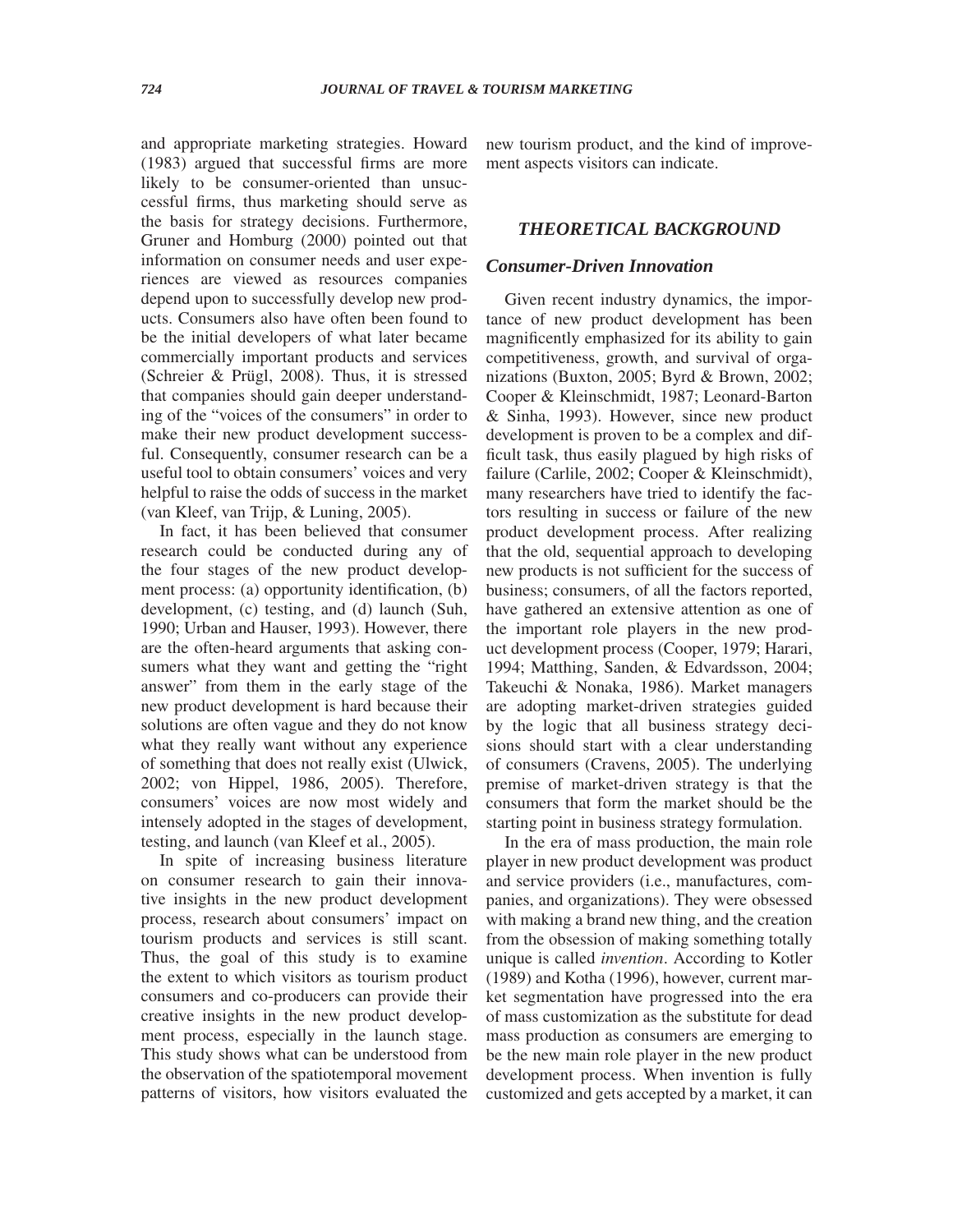be reproduced into an *innovation.* It characterizes the contemporary era of mass customization, and has been considered a newly focused tool that effectively drives organizational success. Innovation is also heavily emphasized for its capability of providing competitive advantage for organizations. For example, Byrd and Brown (2002) describe innovation as an avenue that helps organizations grow and assert that the lack of innovation can stifle companies. Buxton (2005) also advises that organizations might better strive for innovation with a thorough understanding of consumer needs and their creative insights rather than focusing on the invention of the "brand new."

Rothwell et al. (1974) emphasize the importance of concentration on consumer needs for the success of innovation. They state that user needs must be precisely determined and met, and it is important that these needs are monitored throughout the course of the innovation since they very rarely remain completely static. Many successful firms achieve this deep and imaginative understanding of user needs through the interaction with a representative sample of potential consumers throughout the development. Cooper and Kleinschmidt (1987) also indicate detailed market research as one of the success factors for new product development: consumer studies to pin down the exact consumer needs, requirements, and benefits by using techniques such as focus groups and consumer surveys. Urban and von Hippel (1988) suggest an accurate market research to understand the exact consumer needs and emphasize that such understanding is clearly an essential input to the new product development process.

Indeed, consumers have been shown to be the actual developers of most of the successful innovations and they also can contribute insights regarding solutions responsive to their needs (Urban & von Hippel, 1988). This explains why companies need to change themselves into market-oriented system in order to survive today's fiercely competitive world. Therefore, from merely asking consumers what they want and need, innovation strategy has moved into involving them in the process as the actual role players, suggesting that innovation should be driven by consumers' insights

(De Marez & Verleye, 2004; van Kleef et al., 2005). According to Toffler (1981), with his popular concept of "prosumerism" (i.e., a mix of both producers and consumers), consumers are increasingly participating in the process of conception, design, launch, and promotion of new products and services. This process is often called Consumer-Driven Innovation (CDI, henceforth; Harris, 1998; Otsuka, 2006) and has been focused as the essential aspect for the success of business. CDI can be more effective and efficient for communication with consumers because organization strategy focuses on "by consumers" rather than "for consumers." CDI mainly emphasizes on consumer involvement in the product development process while the corporate posture prior to CDI was just "to go out to consumers" (Overby, 2006). In the modern organization, CDI typically includes consumer interaction at the early stage of new product development and gains consumers' feedback soon after the product launch (Gruner & Homburg, 2000). The ability of organizations to collect and then effectively exploit consumer information about demand and preferences is becoming a key aspect of competitive advantage (Cox & Mowatt, 2004). Competitive advantage is also driven by constant innovation satisfying the quickly changing consumer fashions, trends, tastes, and patterns of demand (Mowatt, 2006). For example, the intensity of consumer interaction is found to be a positive impact on the innovative product development process for keeping them on top of market competition (Gruner & Homburg). Therefore, the roles that consumers play in the new product development process have been highly emphasized, especially in the recent market circumstances which emphasize the innovative ideas and products for the success of businesses (Dahlsten, 2003; Matthing et al., 2004).

#### *Consumer-Driven Innovation in Tourism*

Despite being a popular topic in business literature, there is very little discussion on CDI in tourism development. However, CDI deserves more attention in the tourism setting than in others because the market is getting extremely competitive across the world and tourist demand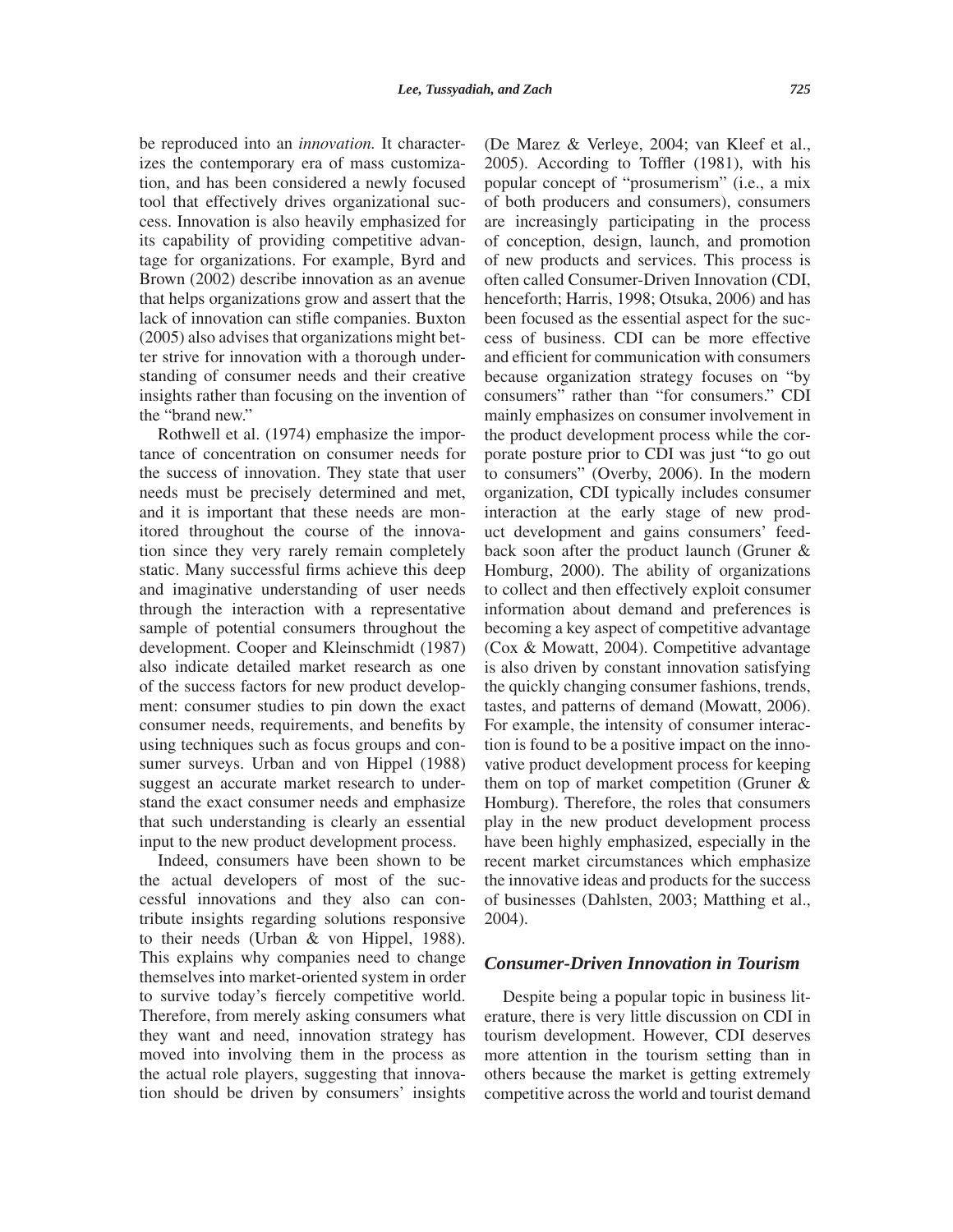is rapidly changing due to the tremendous availability of information. For a destination to meet the tourists' quickly changing needs and wants and, therefore, to achieve the competitive advantage among others, the role of CDI through market-driven strategy in the tourism settings must be more explored than it has been. Within the field of tourism, being market-driven can be translated as focusing on visitors' needs and wants and obtaining visitors feedback to continuously provide valuable tourism experience. Particularly, as destinations are becoming more and more creative with the product offerings, it is of a paramount importance to understand the creative consumption of these new offerings and to gain visitors' insights for a continuous co-creation of better products.

As destination marketers face new challenges from the rapid process of change in the field of tourism, developing new, innovative offerings can be an effective solution to create new markets and reinvent the old ones. In tourism literature, new product development is often discussed within the theme of creativity. From their analysis on recent development in culture and tourism, Richards and Wilson (2006) use the terms "creative production," referring to the innovative strategies of generating creative spaces within the destination; and "creative consumption," referring to the new, different ways of experiencing tourism destinations. Tourists are increasingly more creative and informed; they base their travel styles on values such as personal authenticity, altruism, whole process learning, and selfactualization (Ray & Anderson, 2000). These new tourists are creative individuals who are willing not just to accumulate tourism experiences but also to change them. The blurred boundary between tourism production and consumption often cause creative tourists to be co-producers of their own experiences, making them a part of the innovative process of creating new tourism products. Thus, CDI is also considered as an emerging chance to obtain and sustain a destination's competitive advantage whereby destination marketing organizations (DMOs) try to develop a valuable and engaging relationship with the tourists by giving them a central role in the innovation process.

Shaw, Agarwal, and Bull (2000) state that understanding tourism consumption and tourist experience is important to obtain their creative consumption ideas, but these topics are somewhat neglected in tourism research because capturing the consumption and experience of tourists is viewed as not an easy task. As such, tourism consumption and tourist experience have been operationally defined in many different ways. In an attempt to examine tourist consumption and experience, some studies try to observe the actual movement patterns of tourists. Haldrup (2004) asserts that research about tourists' spatiotemporal movement is scant, in part, because tourist movement is so fundamentally obvious that its form and practice are taken for granted and often overlooked. However, Lew and McKercher (2005) emphasize understanding tourists' movements within a destination as the basic nature of their experience has important practical applications for destination management, product development, and attraction marketing.

Based on what is observed in their movements, researchers try to model tourists' movement and consumption patterns and draw their implications for product development (Xia & Arrowsmith, 2005). Of the scant research dealing with tourists' movements, some studies report tourists' spatial implications of variations in attraction site visits (Debbage, 1991; Fennell, 1996; Tideswell & Faulkner, 1999). For example, Debbage found that some tourists chose to follow the advised travel courses for much of their stay even though they stayed at the destinations for several days, while a substantial group of tourists seemed to be very adventurous and more likely to make their own travel routes. From the results, she concluded that tourists' travel behavior or pattern were heterogeneous. Other studies attempted to capture tourism consumption by interpreting tourist movement patterns (Cooper, 1981; Tussyadiah & Fesenmaier, 2007; Xia, Ciesielski, & Arrowsmith, 2005). From the spatiotemporal observation used in his study, Cooper concludes that the tourists are prone to reduce uncertainty in their exploration of an area by visiting sites that are perceived to give the greatest reward for their effort.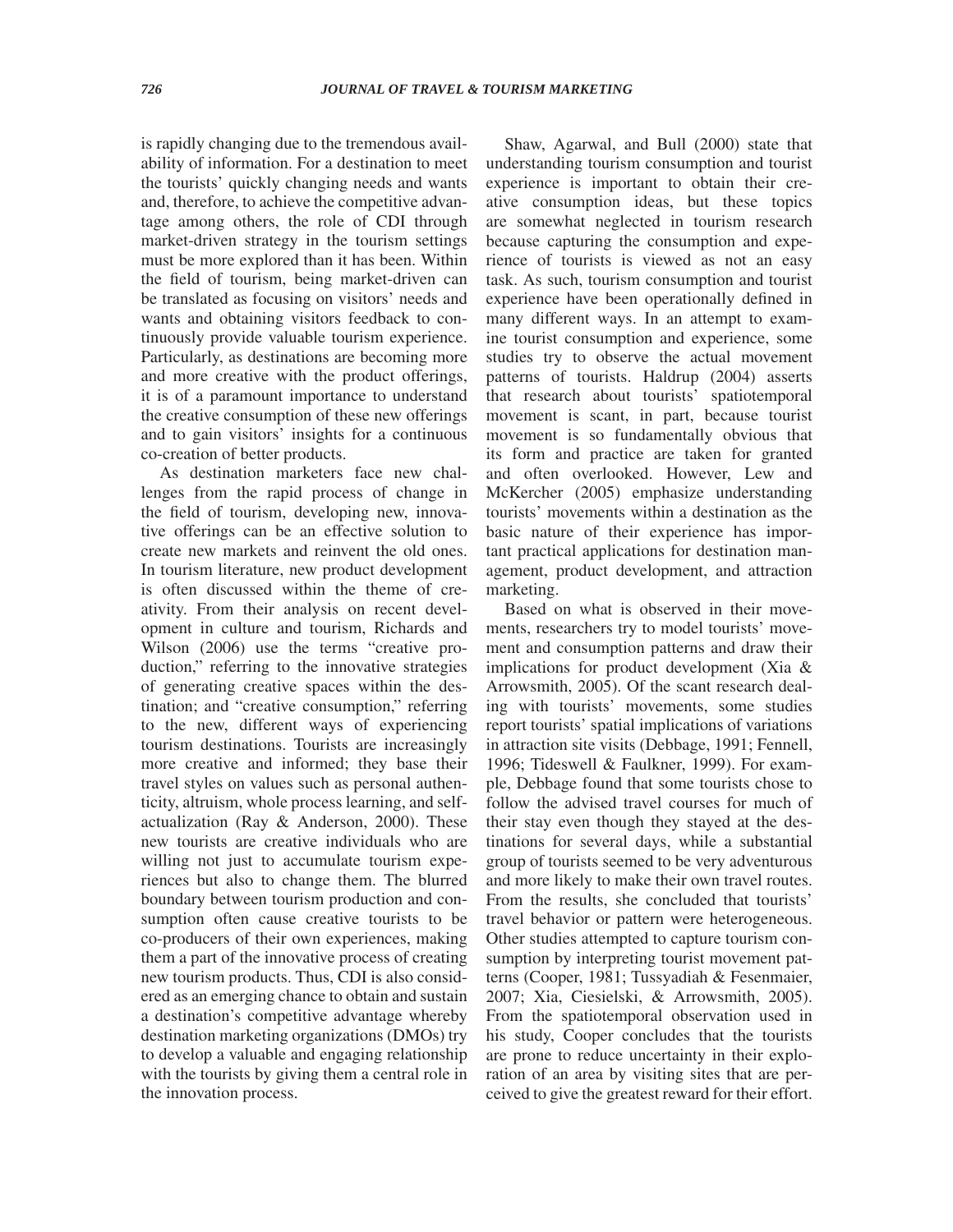He also points out that the number and the timing of tourist visits to each site are dependent upon the level of facility provision at that site and, thus, upon the position of that site on the hierarchy. This confirms that, early in the travel, tourists tend to visit sites which are perceived to give high recreational place utility. The tourists' strategies continually minimize the risk of disappointment at the expense of effort.

Based on the previous studies, it is argued that capturing tourists' movements and description of their experiences, including their comments and suggestions, can be considered as an effective approach to gain tourists' feedback to assess a tour or other tourism programs, especially in the process of new product development. Therefore, this study attempts to provide a discussion on the importance of CDI in tourism settings through a case study. It examines how visitors experience a newly launched tourism product and, particularly, to what extent they add their creativity as co-producers of their own tourism experience through the analysis of their spatiotemporal movements and creative suggestions. This study also conceptualizes the insights provided by visitors for redesigning various aspects of the tour program to draw managerial implications for future development of the product.

### *RESEARCH CONTEXT*

This article focuses on Quilt Gardens Tour<sup>SM</sup>, which is a new, innovative tourism product offered in Northern Indiana's Amish Country. It launched in 2008 and engaged consumers (i.e., visitors in Quilt Gardens Tour<sup>SM</sup>) in the process of product development by asking them to participate in the surveys to collect their opinions while experiencing the product right after the product launch. The tour features 12 quilt-themed gardens and 11 hand-painted outdoor murals, some of which are located at the same visit points, making a total of 20 visit points. The unique gardens and murals are created based on patterns of traditional Amish and contemporary quilts, offering both visitors and residents to experience a colorful and creative

connection to the history and heritage of Amish Country. The tour resulted from a partnership between Elkhart County Convention & Visitors Bureau (ECCVB) and local businesses and was designed to reinforce an existing product called Heritage Trail $^{SM}$ , a 90-mile trail connecting historic and scenic parts of Amish Country. The Quilt Gardens blossom from late May 2008 until first frost of 2008, making this the time period for the tour.

The tour comes with a marketer-suggested itinerary following the Heritage Trail<sup>SM</sup>. As an attempt to make the visitors follow the tour, ECCVB provides an official tour map of the gardens and murals based on their order along the trail (see Figure 1). Self-guiding Quilt Gardens Tour<sup>SM</sup> CDs and cassette tapes are also provided to accompany visitors throughout the tour. The maps, CDs, and cassette tapes can be obtained from the Elkhart Country Visitor Center Mural (visit point No. 1) or other 19 stops along the trail.

#### *STUDY METHOD*

This article focuses on consumers' feedback for a new product at the introduction stage of product life cycle, using two different approaches of data collection: diaries and online survey. In order to fully understand how visitors experience the Quilt Gardens Tour<sup>SM</sup>, visitors were invited to participate in the study by filling out "Quilt Gardens Tour<sup>SM</sup> Diary" as the first survey instrument during their trip. It was designed to accomplish two important goals: tracking visitors' spatiotemporal movements and soliciting problem-solving design suggestions. The measures and scales for the diary were developed based on previous studies focusing on visitor movements and experiences (see Tussyadiah & Fesenmaier, 2007; Tussyadiah, Fesenmaier, & Yoo, 2008). To capture the detailed information on various aspects of the visitor experience including the sequence of movement, the diary was designed to include three sections.

Part 1 asks visitors to identify and evaluate at least 10 gardens*/*murals according to the sequence of their visitations, consisting of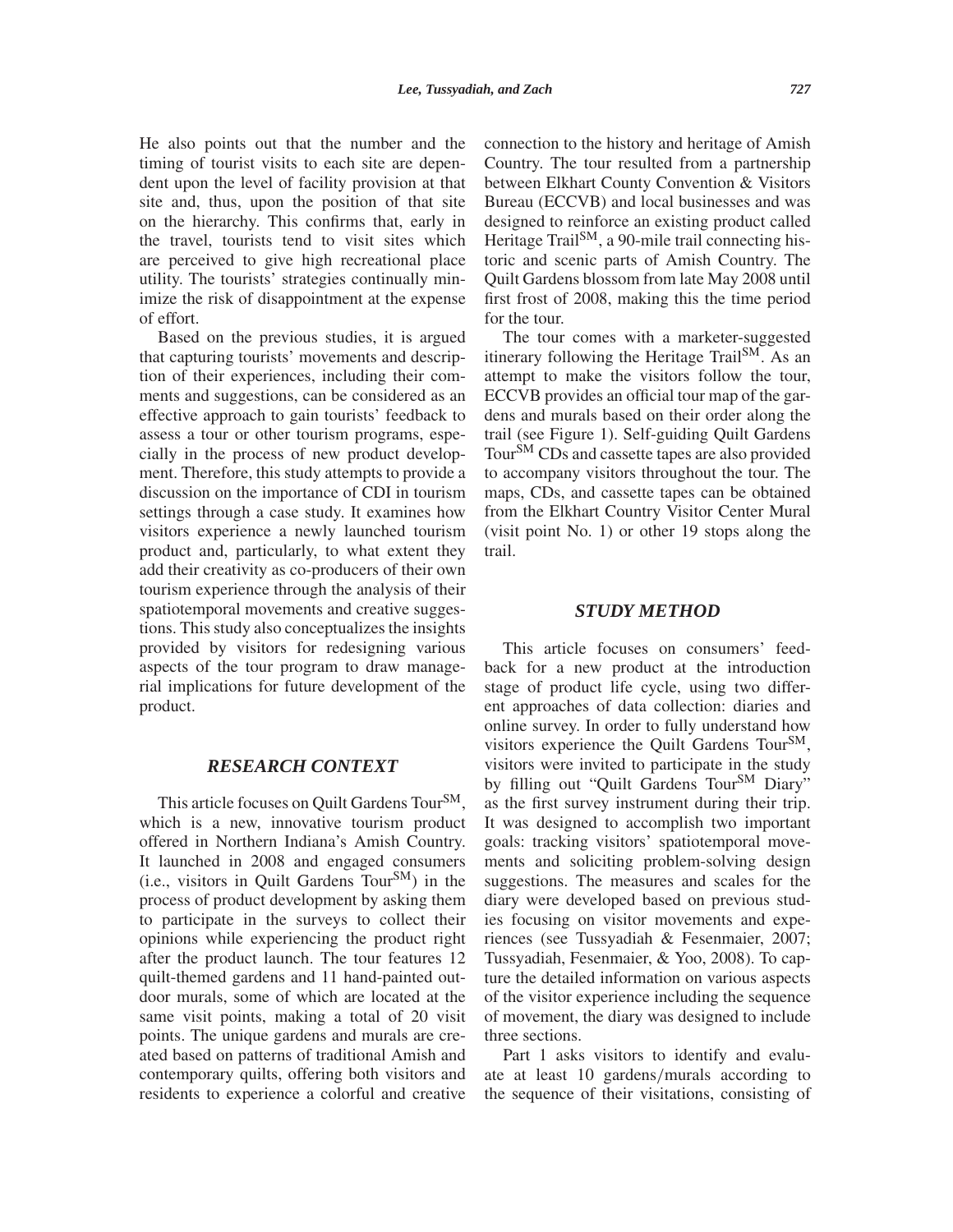

FIGURE 1. Quilt Gardens Tour<sup>SM</sup> Map.

10 pages for each location. It starts with the name of gardens*/*murals and the time of their arrival, followed by the reason(s) of visiting the gardens and*/*or murals, their sensory experiences (i.e., color, sight, sound, smell, texture, and taste) and emotional experiences (e.g., happy, sad, afraid, and calm) with the gardens and*/*or murals (in a 7-point Likert scale ranging from 1 for *strongly disagree* to 7 for *strongly agree*), and ended with duration of stay at each specific location. This information was used to describe visitors' spatiotemporal movements within the tour and to evaluate each individual garden*/*mural.

In Part 2, visitors were asked to list the three most and least interesting gardens*/*murals and the reasons for these selections. Part 2 also includes the future intention to participate in various activities related to the tour experience, consisting of seven measures with a 7-point Likert scale ranging from 1 for *strongly disagree* to 7 for *strongly agree*. This information was used to evaluate the entire concept of the tour, to improve the quality of the individual venues within the tour, and to inquire of visitors' involvement intention. The information from Part 3 was used to understand the market of this tour.

The second approach of data collection was an online survey. It was targeted for tourists who already finished their trips and was designed to capture more general data on evaluations and suggestions on the overall tour (i.e., the visited gardens*/*murals, the three most and least interesting gardens*/*murals, the gardens*/*murals to visit or revisit in the future, and possible future engagement with the tour).

Both diaries and online survey were conducted from June to October 2008. Participants were solicited by ECCVB through their website and by direct solicitation at the Visitor Center and point of interests throughout the area. The diary survey resulted in 230 completed diaries with a total of 1584 garden*/*mural visitations while the online survey resulted in 43 completed responses representing 519 garden*/*mural visitations. All participants entered into a drawing to win a \$250 gift card, a \$100 gift card, or one of six \$25 gift cards. In addition, participants who visited at least 10 gardens*/*murals and returned the completed diary received a free gift at the designated drop-off locations. The analysis was conducted using geo-visualization of tourist spatiotemporal mobility, descriptive statistics, and qualitative analysis of visitors' descriptions.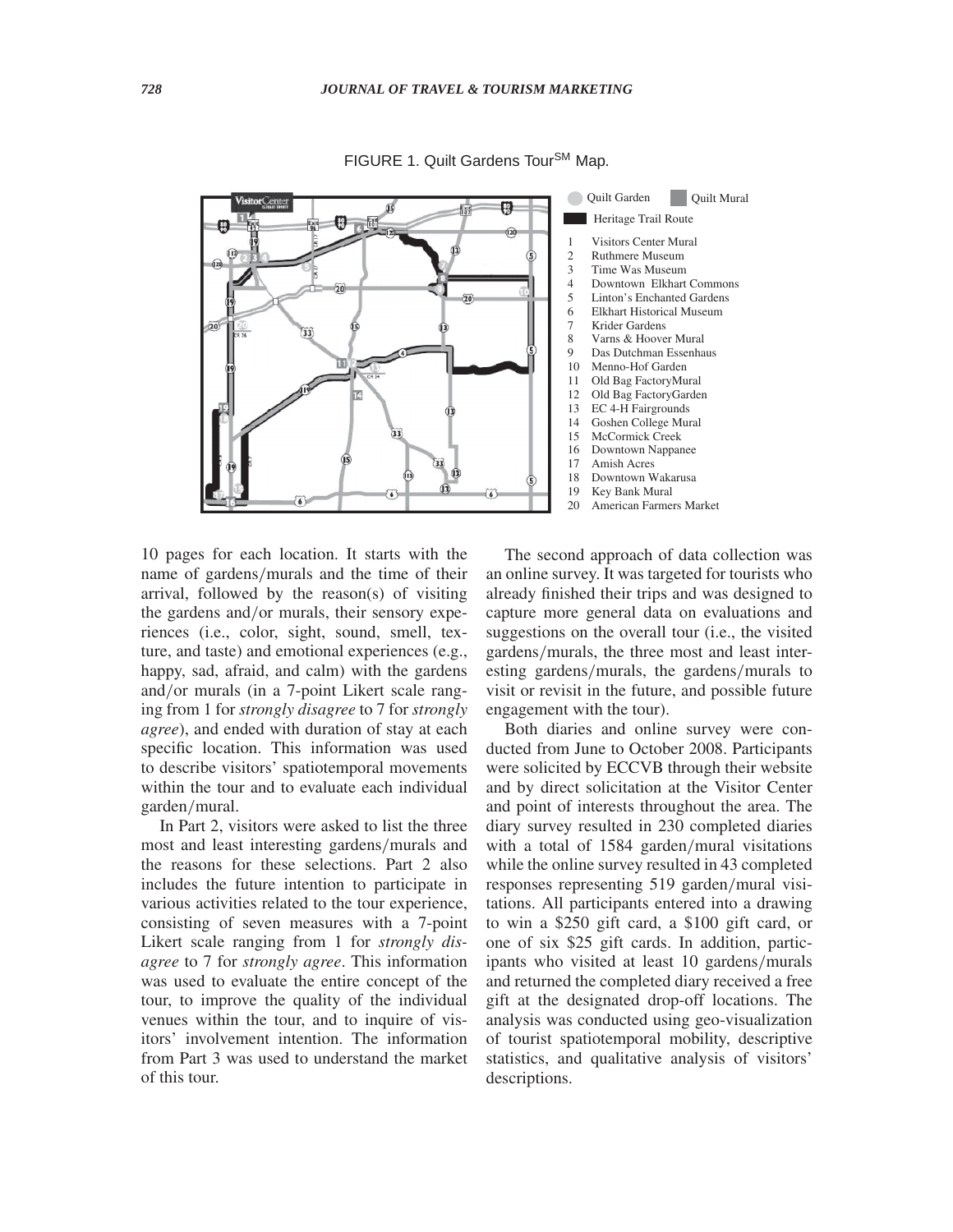# *RESULTS*

# *Spatial Sequences*

Visitors' movements throughout the tour were first mapped by the noted connections between the respective gardens. The results show various "subtours" created by the visitors. Only 22.7% of the visitors chose Visitor Center Mural (visit point No. 1) as the first point to start the tour; other visitors started at the first gardens they found upon entering the area. Visitors who started the tour with Visitor Center Mural stated that it was because of these reasons: "It was the first mural found upon entering the area" (58.3%), "it was the closest to the accommodation" (19.4%), "it was recommended by others" (5.6%), and other reasons (16.7%), including "wanted to start the tour with getting the information from the Visitor Center," and "the starting point of the Heritage Trail<sup>SM</sup>"

Interestingly, only a few of the visitors followed the trail as advertised*/*promoted in the brochures (29%). Most visitors (71%) created their own itineraries. As presented in Figure 2, Barbara, who started her travel at the Visitor Center Mural as suggested, was following the Heritage Trail<sup>SM</sup> until the fourth garden. However, she chose visit point No. 20 as her next stop, toured the suggested route *backward*, and finally finished her tour at visit point No. 7. The routes she used when traveling to visit points No. 20 and No. 7, which are illustrated with dotted arrows in Figure 2, were not even on the Heritage Trail<sup>SM</sup>. The reason she stated for taking the different paths was "closeness to route taken". In another case, Darla started the tour at visit point No. 12 and moved along different routes, which are also illustrated with dotted arrows, until she reached a part of the trail on the fifth stop. She finished her tour moving along the advised routes *backward*. Other specific reasons mentioned by the visitors who created their own routes instead of the suggested one are "[we] saw it as we drove by," "[it's] close to lodging," and "[it's convenience for] lunch time and shopping."

It appears that visitors' movements from one garden*/*mural to another were driven

mainly by "convenience, close proximity to the previous gardens*/*murals" (67.4%). Other reasons (25.5%) included "following the trail*/*tour map," "following the cassette tape*/*CD," "close to other attractions to visit," and "saw it while driving by." Only a few visitors stated that the reasons to visit a particular garden*/*mural after the previous ones are because "it was recommended at the previous garden*/*mural" (3.5%), "it has similar plants as the previous garden" (2.4%), "it has similar design patterns as the previous garden*/*mural" (1.2%). These reasons indicate that while the movements of a few visitors were driven by the marketer's instructional material (e.g., map, trail, CD), most of the visitors moved along the area according to their perceived convenience and the proximity between a garden*/*mural and the others (see Figure 3). They, in the results, also suggest that market-advised routes are still perceived inconvenient or less convenient by the visitors to the destination.

# *Temporal Sequences*

Figure 4 represents the temporal sequences of visitations. Most respondents started the tour in the morning before 12:00 p.m. (74% of the first stops and 58% of the second stops). However, from the 3rd to the 10th stops, most of the visits occurred after 12:00 p.m. (about 66%). Also, most of the overall gardens*/*murals visitations (55%) happened in the afternoon between 12:00 p.m. and 5:00 p.m., from short before noon until short before dusk. Only a few recorded visits actually happened after 5:00 p.m. (10%). This is due to the nature of the attractions; the colorful gardens and murals are best viewed with a sufficient amount of light.

Most visitors toured the quilt gardens*/*murals for 1 day  $(74\%)$  or 2 days  $(18\%)$ . The shortest visit for a 1-day tour was for 1.5 hours spent in 10 gardens*/*murals; the visitor was only driving by to see the quilt murals and spent 5 to 10 minutes at the quilt gardens. The longest 1-day tour was for 10.5 hours, spent in 10 gardens*/*murals; the visitor spent from 5 to 15 minutes at the quilt murals and 10 to 30 minutes at the quilt gardens. Visitors stayed at each garden*/*mural from 1 (i.e., just driving through) to 210 minutes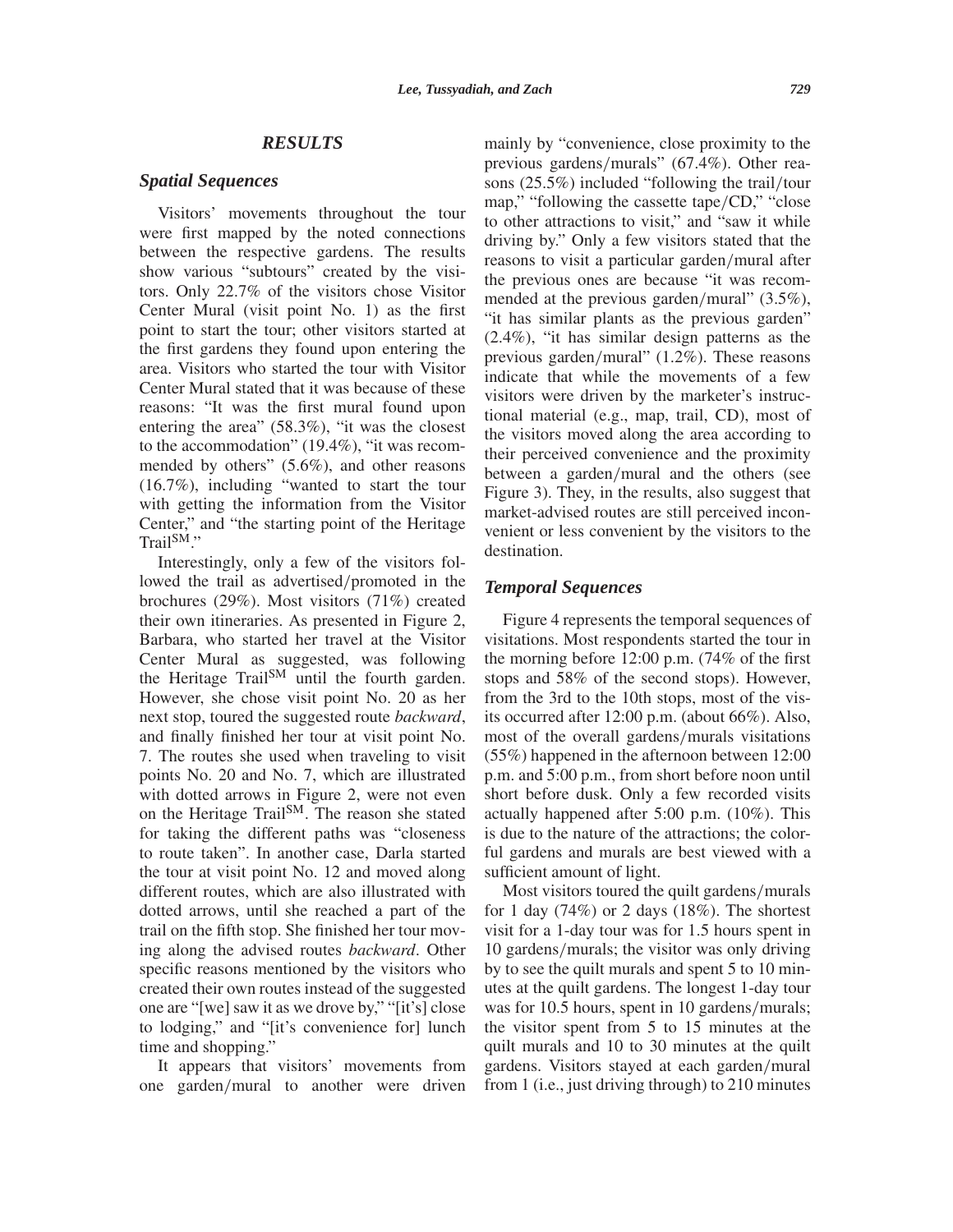

FIGURE 2. Marketer Suggested Tour and Examples of Generic Visitors' Tours.

FIGURE 3. Reasons of Visit From One Garden*/*Mural to Another.



(3.5 hours); with an average length of stay of 20.4 minutes.

# *Visitor Evaluations and Involvement*

The participants were asked to evaluate each of the gardens and murals and the tour in general. Table 1 shows the evaluation scores for respective gardens and murals collected from the visitors. The scores range from 1 for *strongly* *disagree* to 7 for *strongly agree*. From the results, one can see that most of the visit points have similar scores on each evaluation category except three visit points: (a) Varns & Hoover Mural (visit point No. 8) has lowest scores on "crowded," "noisy," and "nice atmosphere"; (b) Goshen College Mural (visit point No. 14) has lowest scores on "easy to find," "attractive," "visually pleasing," and "worth to time spent"; and (c) Das Dutchman Essenhaus (visit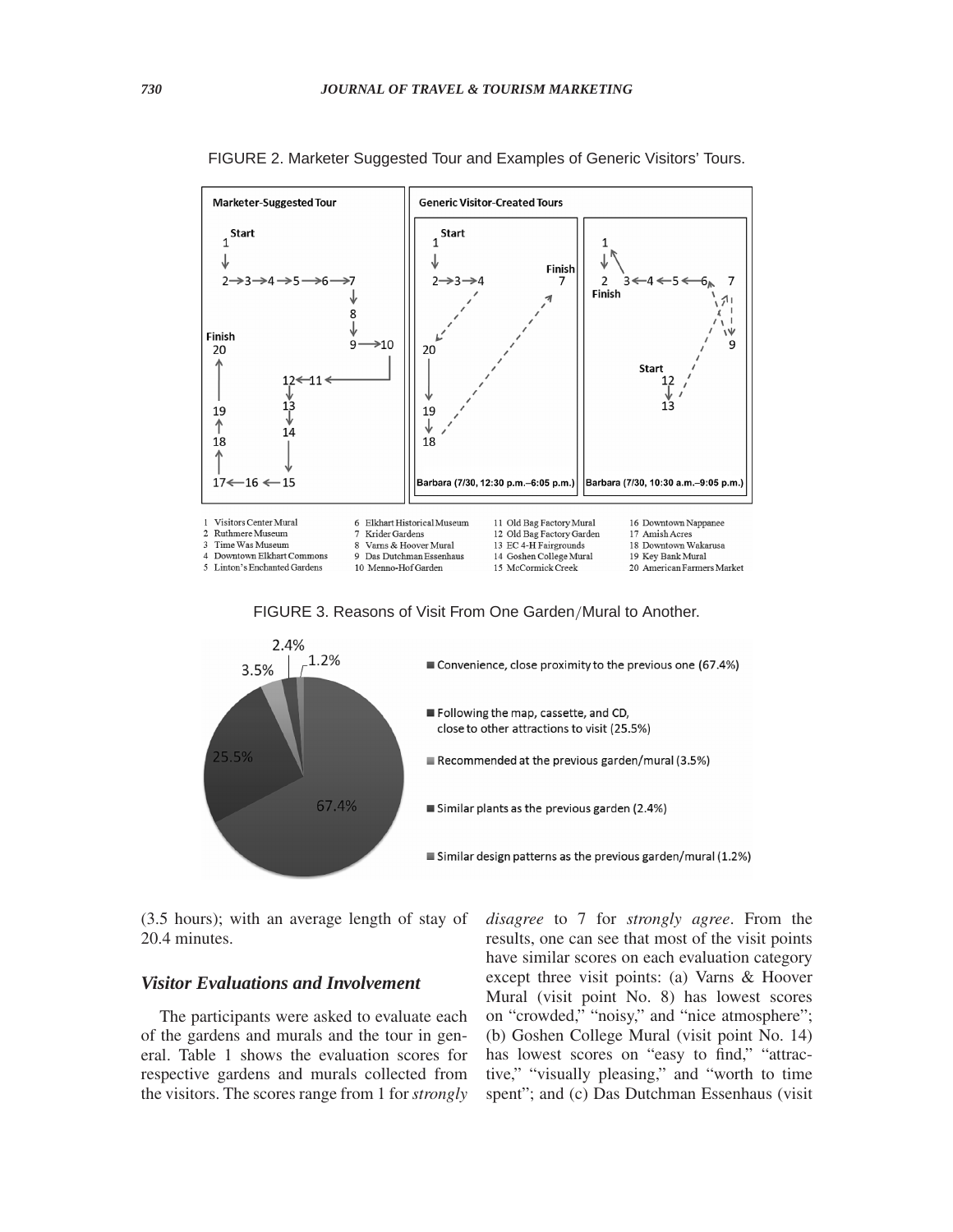

FIGURE 4. Aggregate Temporal Sequences of Visitations (in Number of Visits).

TABLE 1. Evaluation Scores for Each Garden and Mural (With 1 for *Strongly Disagree* and 7 for *Strongly Agree*)

| Point<br>number | Name of<br>garden/mural           | Easy to<br>find | Attractive | Visually<br>pleasing | Crowded | Noisy | Worth the<br>time spent | <b>Nice</b><br>atmosphere |
|-----------------|-----------------------------------|-----------------|------------|----------------------|---------|-------|-------------------------|---------------------------|
| 1               | <b>Visitors Center Mural</b>      | 5.8             | 6.2        | 6.1                  | 1.5     | 1.8   | 5.7                     | 5.7                       |
| $\overline{2}$  | <b>Ruthmere Museum</b>            | 5.8             | 5.9        | 5.8                  | 1.3     | 2.6   | 5.5                     | 5.6                       |
| 3               | Time Was Museum                   | 5.8             | 5.7        | 5.6                  | 1.6     | 2.8   | 5.2                     | 4.4                       |
| 4               | Mowntown Flkhart Commons          | 5.5             | 6.0        | 6.0                  | 1.2     | 2.1   | 5.8                     | 6.2                       |
| 5               | <b>Linton's Enchanted Gardens</b> | 4.9             | 5.8        | 5.8                  | 1.4     | 1.5   | 5.6                     | 6.0                       |
| 6               | <b>Elkhart Historical Museum</b>  | 5.9             | 5.7        | 5.9                  | 1.5     | 1.8   | 5.1                     | 5.2                       |
| $\overline{7}$  | Krider Gardens                    | 5.2             | 5.7        | 5.6                  | 2.1     | 1.7   | 5.8                     | 6.4                       |
| 8               | Varns & Hoover Mural              | 5.8             | 5.5        | 5.9                  | 2.6     | 3.5   | 4.7                     | 4.0                       |
| 9               | Das Dutchman Essenhaus            | 5.8             | 6.8        | 6.7                  | 2.3     | 2.0   | 6.3                     | 6.5                       |
| 10              | Menno-Hof Garden                  | 6.0             | 6.3        | 6.2                  | 1.9     | 1.9   | 5.9                     | 6.2                       |
| 11              | Old Bag Factory Mural             | 6.2             | 6.0        | 5.9                  | 1.8     | 1.9   | 5.1                     | 5.0                       |
| 12              | Old Bag Factory Garden            | 5.7             | 6.7        | 6.7                  | 1.9     | 1.6   | 6.4                     | 6.3                       |
| 13              | EC 4-H Fairgrounds                | 4.9             | 6.3        | 6.3                  | 1.7     | 2.4   | 5.7                     | 5.6                       |
| 14              | Goshen College Mural              | 4.4             | 5.0        | 4.7                  | 1.9     | 1.9   | 4.4                     | 4.4                       |
| 15              | <b>McCormick Creek</b>            | 5.0             | 6.3        | 6.2                  | 2.1     | 2.0   | 5.6                     | 5.6                       |
| 16              | Downtown Nappanee                 | 4.5             | 5.6        | 5.6                  | 2.3     | 2.8   | 5.0                     | 4.4                       |
| 17              | Amish Acres                       | 5.9             | 5.6        | 5.5                  | 1.7     | 1.6   | 5.7                     | 5.7                       |
| 18              | Downtown Wakarusa                 | 5.4             | 6.3        | 6.5                  | 1.7     | 1.8   | 6.1                     | 6.0                       |
| 19              | Key Bank Mural                    | 5.3             | 6.3        | 6.1                  | 1.9     | 2.2   | 5.9                     | 5.5                       |
| 20              | American Farmers Market           | 6.7             | 6.6        | 6.4                  | 2.2     | 1.8   | 6.1                     | 6.1                       |
|                 | Overall value                     | 5.5             | 6.0        | 6.0                  | 1.8     | 2.1   | 5.6                     | 5.5                       |

point No. 9) has highest scores on "attractive," "visually pleasing," and "nice atmosphere." It indicates that even though most of visit points are estimated equally by visitors, some of them have extremely high and low scores on particular evaluation categories as compared to the

others. Also, the results show that their overall values on each evaluation category are moderately well-estimated (above 5.5 on positive aspects and below 2.5 on negative aspects).

As a part of the evaluation process, visitors were askedto provide descriptions and comments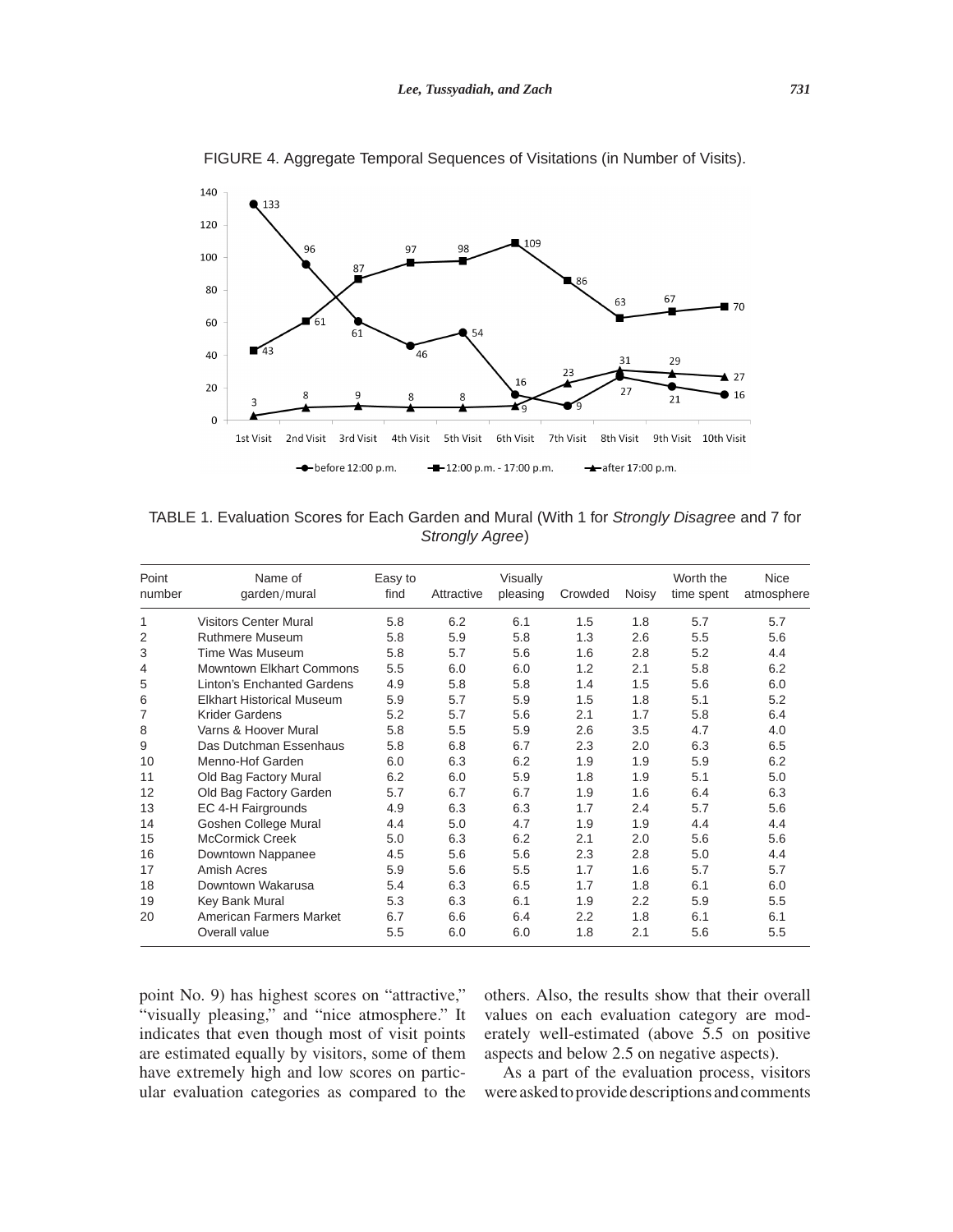about their experience with the tour. The comments collected from visitors provide thoughtful insights about their experiences, the gaps between their expectation and the provided tour, and recommendations for solutions to their perceived problems. Visitors were also asked to vote for their most and least interesting gardens*/*murals and state the reasons for their votes.

Based on the comments and votes, important aspects of the gardens and murals perceived by visitors as drivers of positive experience were identified; they are: design patterns, choice of plants and flowers, location (i.e., flat vs. elevated), visibility, and maintenance. Some of the gardens*/*murals voted as the least interesting garden were identified as having bland or boring design, too repetitive in design, sparse flowers, having muted color, not well maintained, etc. Interestingly, it appears many visitors enjoyed the gardens more than the murals.

Overall, most visitors enjoyed the tour and considered the new product as a wonderful idea and that ECCVB should do it again next year. Nearly all visitors stated that they have gardens*/*murals they would like to visit*/*revisit this season or in a more distant future. Indeed, most visitors indicated that they agree to visit more gardens*/*murals in the future (average rate of 5.06, with 1 for *strongly disagree* and 7 for *strongly agree*) and also stated that they would like to recommend the tour to their friends and relatives (average rate of 5.98). Most importantly, there are a number of visitors who stated that they agreed to participate in planting the future quilt gardens, attend seminars in quilting and gardening, and participate in a quilt gardens and murals photo contest organized by ECCVB. These results show that visitors are more than willing to engage in the process of the tour development by active participation in various activities related to this tour.

# *Visitors' Ideas for Product Design*

Besides the positive aspects of the tour, this study also found some problems faced by tourists as they experienced the attractions. The problems identified by tourists are categorized into two groups: (a) attraction-related problems for each gardens and murals and (b) general problems for the overall tour product. Respondents suggested the development solutions for each of the venues and for the overall tour setting. The problems and solutions for gardens and murals include:

- 1. *Visibility problem*. Visitors identified some difficulties enjoying the entire design pattern of a few gardens and capturing them in pictures, especially when the gardens are planted in relatively flat areas. Visitors suggested the following solutions for this problem:
	- **–** *creating elevated platforms at each garden to allow visitors to view the full pattern and take pictures of the garden*;
	- **–** *creating a pole with a large mirror to enable visitors to view the garden from a designated spot, as if from above*;
	- **–** *planting gardens on the hill*;
	- **–** *preparing only low growing plants for better viewing*.
- 2. *Information and interpretation*. Some visitors wanted more background information and interpretation of all garden and mural designs to better understand the significance of the tour. They suggested the following solutions:
	- **–** *providing signs and descriptions accompanied by aerial pictures of every garden*;
	- **–** *setting storytelling or interpretation boards for each quilt garden/mural design for easy understanding and more meaningful experience*.
- 3. *Design problems*. A few issues surrounding the design of quilt gardens and murals were identified and several solutions were suggested as follows:
	- **–** *choosing plant colors that are not too distracting*;
	- **–** *selecting color combinations of flowers that can distinguish the quilt pattern better*;
	- **–** *preparing a variety of flowers or plants that display the same color*.

Additionally, besides the comments about the gardens and murals itself, there were other important aspects of the tour highlighted by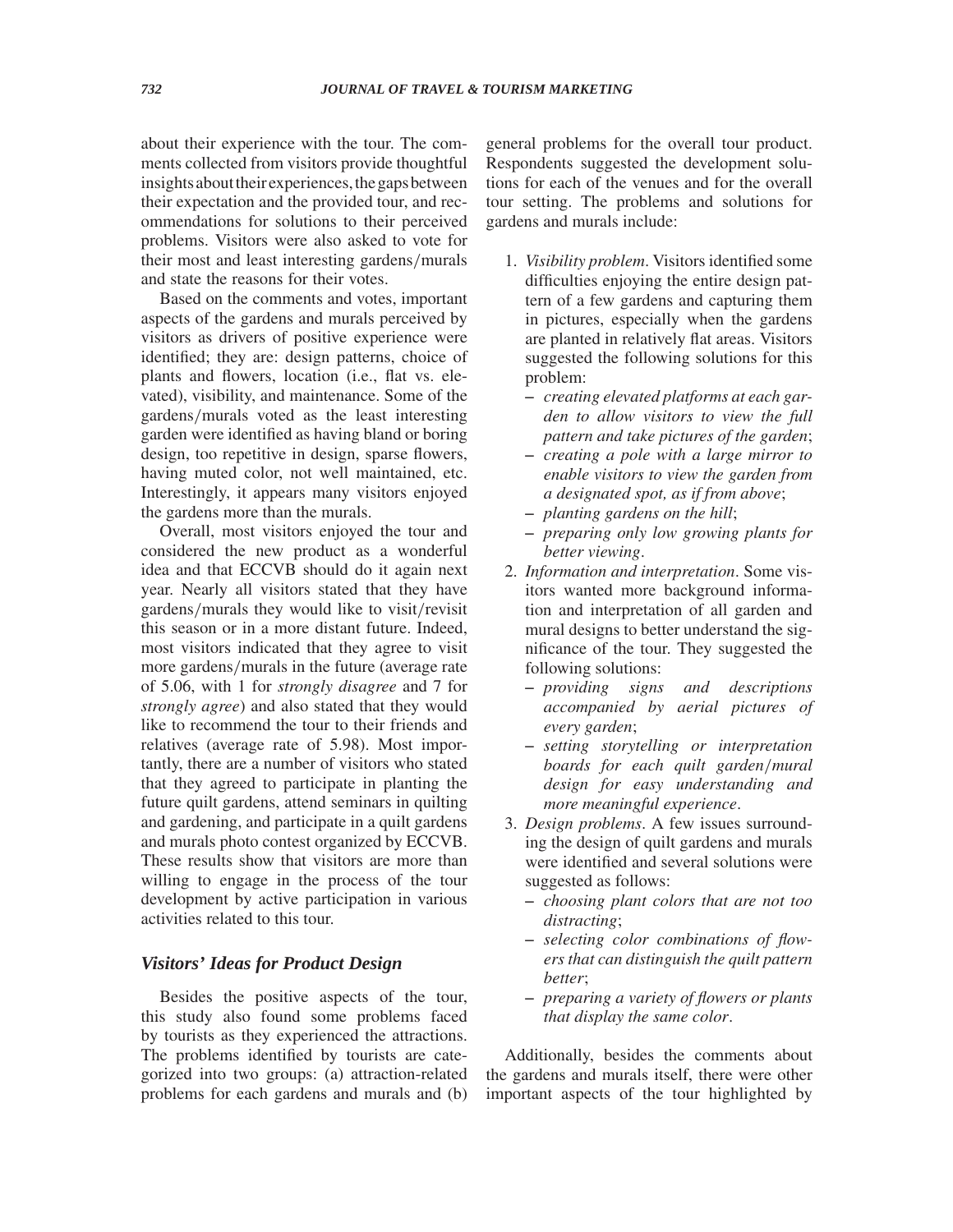visitors. Some directional signs were identified as causing confusion because they gave visitors a wrong direction. More problematically, while the overall evaluation of the tour guide CD*/*cassette were described as very informative, well-done, and interesting; there were also some negative comments about them, such as "confusing," "not necessarily helpful," or even "leading away from the tour." These problems are considered to be urgent matters for the development of the tour in the following year.

# *CONCLUSION*

New product development has been emphasized as one of the vital factors for the success and prosperity of organizations. From the market-driven strategies that all business should start with a clear understanding of consumers (Cravens, 2005), involving the consumer as an important role player in new product development has been believed to be an efficient way to achieve a business success in the highly competitive market. Within the field of tourism, since being market-driven can be interpreted as focusing on visitors' needs and wants and obtaining their feedback to continuously provide valuable tourism experience, this study examined to what extent visitors can be successfully involved in the new product development process using a case study of Quilt Gardens Tour<sup>SM</sup>. This study is based on the logic that CDI should include consumer interaction at the early stage of new product development and obtain consumers' feedback soon after the product launch (Gruner & Homburg, 2000). As Xia and Arrowsmith (2005) state, modeling tourists' movement and consumption patterns through this study is found to be useful to draw the implications for product development. The results also suggest that visitors, as the actual role players in innovation processes, have the potential to be co-producers of tourism products by providing their own creative insights for the products (De Marez & Verleye, 2004; van Kleef et al., 2005). As Richards and Wilson (2006) assert, this study illustrates how successful an invention (i.e., newly launched tourism product Quilt Gardens Tour<sup>SM</sup>) can be elaborated and reproduced into an innovation (i.e., a "creative

production") when it is fully customized with consumers' creative insights (i.e., the "creative consumption").

By observing their spatial and temporal sequences of visitors' movements as one aspect of their experience, it is shown that the movement pattern can better indicate the actual experience regardless of tourism planners' suggested itinerary or program. These movements are generic; yet, by doing so, tourists assemble various versions of products customized to their needs and preferences. This can also be seen as an attempt at reducing uncertainty in their movements of an area by visiting sites perceived to reward the greatest benefit for their effort (Cooper, 1981). These versions are valuable insights for planners to improve the tourism offerings in the future. As a key person who actually experiences and enjoys the destination, a tourist could go beyond "just being a tourist" and provide suggestions that product planners were not able to come up with prior to the product launch. In addition, these findings demonstrate that, because of the inseparable nature of consumption and production of tourism products, the process of soliciting consumer feedback is comparable to a real-time integration of demand and supply, and therefore is a very useful approach for product design within a tourism setting.

From the analyses, a series of suggestions for the improvement of the Quilt Gardens Tour<sup>SM</sup> were provided. Some important design elements which should be considered in further development of this program are as the following. *First*, it is important to add more visibility to the quilt gardens so that visitors can enjoy the gardens more by capturing the entire quilt patterns. *Second*, the coverage of plants and flowers (i.e., not too sparse and not too crowded) is also an important factor that can aid to the attractiveness of the quilt gardens. *Third*, visitors tend to prefer a good-sized mural with unique design patterns. *Fourth*, quilt gardens*/*murals management should put a greater importance on the maintenance of the gardens*/*murals. Well-kept and cared gardens and murals are perceived to be more attractive by visitors. *Last*, the provision of directional and informational aides will provide visitors with a more valuable and meaningful experience with the tour.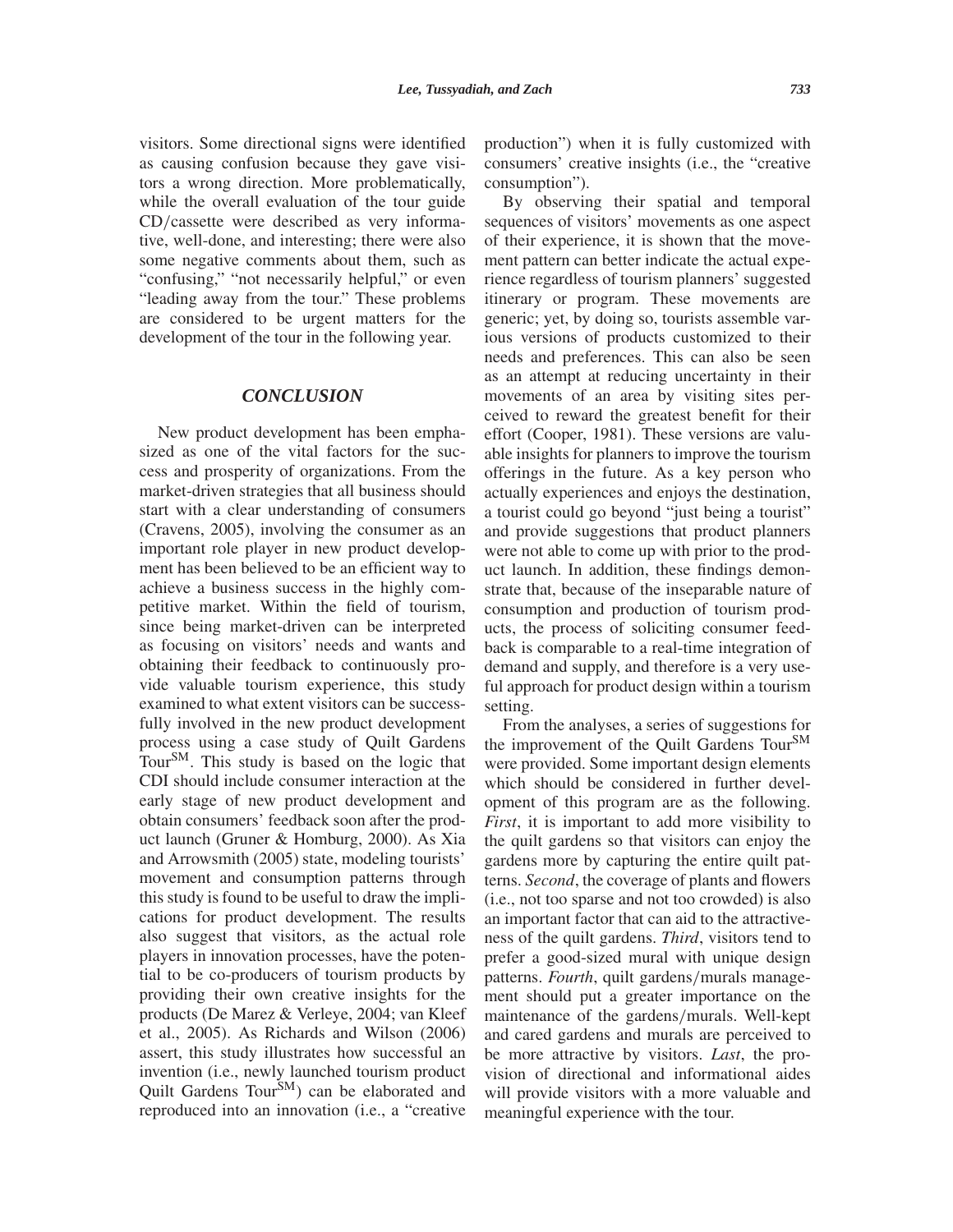The two different approaches of data collection were also effective for the purpose of this study. By using tour diaries, researchers could obtain visitors' opinions and ideas while they were on-site enjoying the tour. Through tracking visitors' movements, existing problems related with the itineraries and materials provided by product planners to guide visitors within the destination were identified. Also, the online survey was proven effective to gain visitors' overall evaluation after experiencing the tour, targeting those who did not have a chance to participate in the diary survey.

This study provides meaningful implications stemming from the identification of visitors as co-producers of the tourism experience. While Information Technology (e.g., online survey) has gathered attention from researchers as a genuine innovative communication tool with consumers for their interactive nature (Kaplan & Haenlein, 2006), the failure to collect a large number of online survey responses is one of the limitations of this study. Additionally, due to the attributes of the diaries, the visitors were asked to write them simultaneously while they were moving around; the movement patterns were not fully completed in some of the diaries. High-technical digital equipment to understand tourists' experience within the destination (e.g., by automatically tracking their movements, recording their narratives) has been used more commonly these days, especially when observing tourists' spatiotemporal experiences (O'Connor, Zerger, & Itami, 2005; Tussyadiah et al., 2008). Thus, the application of high-technical devices is expected to enhance the accuracy of the observation results for further future research. Furthermore, in order to compare how the product has been improved after the adoption of consumers' feedback, a further research to look at how consumers' suggestions affect the product positively in the redesigned tour is recommended to confirm the effectiveness of CDI.

# **REFERENCES**

Brown, S. L., & Eisenhardt, K. M. (1995). Product development: Past research, present findings, and future directions. *Academy of Management Review*, *20*(2), 343–378.

- Buxton, W. (2005, Fall). Innovation vs. invention. *Rotman: The Magazine of the Rotman School of Management*, pp. 52–53.
- Byrd, J., & Brown, P. L. (2002). *The innovation equation: Building creativity and risk-taking in your organization*. Hoboken, NJ: Pfeiffer.
- Carlile, P. R. (2002). A pragmatic view of knowledge and boundaries: Boundary objects in new product development. *Organization Science, 13*(4), 442–455.
- Cooper, K. G. (1979). The dimensions of industrial new product success and failure. *The Journal of Marketing, 43*(3), 93–103.
- Cooper, R. G., & Kleinschmidt, E. J. (1987). New products: What separates winners from losers? *Journal of Product Innovation Management*, *4*, 169–184.
- Cox, H., & Mowatt, S. (2004). Consumer-driven innovation networks and e-business management systems. *Qualitative Market Research: An International Journal*, *7*(1), 9–19.
- Cravens, D. W. (2005). *Strategic marketing*. New York: McGraw-Hill.
- Dahlsten, F. (2003). Avoiding the customer satisfaction rut. *MIT Sloan Management Review, 44*(4), 73–77.
- Danneels, E. (2002). The dynamics of product innovation and firm competences. *Strategic Management Journal*, *23*(12), 1095–1121.
- Debbage, K. (1991). Spatial behavior in a Bahamian resort. *Annals of Tourism Research*, *18*(2), 251–268.
- De Marez, L., & Verleye, G. (2004). Innovation diffusion: The need for more accurate consumer insight. Illustration of the PSAP scale as a segmentation instrument. *Journal of Targeting, Measurement & Analysis for Marketing*, *13*(1), 32–49.
- Fennell, D. (1996). A tourist space-time budget in the Shetland Islands. *Annals of Tourism Research*, *23*(4), 811–829.
- Gruner, K. E., & Homburg, C. (2000). Does customer interaction enhance new product success? *Journal of Business Research*, *49*(1), 1–14.
- Haldrup, M. (2004). Laid back mobilities: Second home holidays in time and space. *Tourism Geographies*, *6*(4), 434–454.
- Harari, O. (1994). The tarpit of market research. *Management Review, 83*(3), 42–44.
- Harris, J. (1998, June 1). *Consumer driven innovation (CDI)*. Retrieved September 2, 2010, from http://www.ipfrontline.com/depts/article.asp?id=122& deptid=2&page=1
- Howard, J. A. (1983). Marketing theory of the firm. *Journal of Marketing*, *47*(4), 90–100.
- Kaplan, A. M., & Haenlein, M. (2006). Toward a parsimonious definition of traditional and electronic mass customization. *Journal of Product Innovation Management*, *23*(2), 168–182.